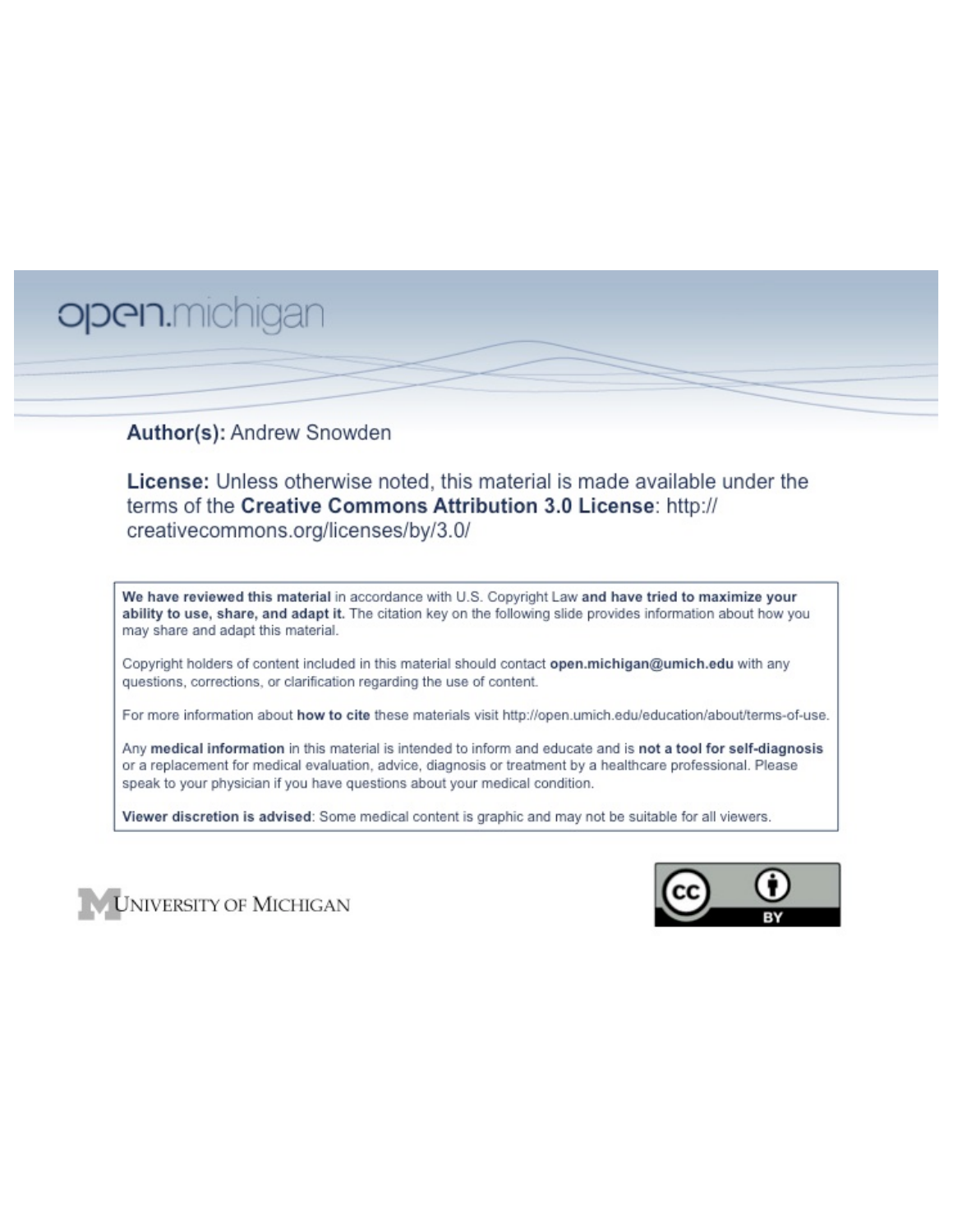## **Attribution Key**

for more information see: http://open.umich.edu/wiki/AttributionPolicy

## Use + Share + Adapt

{ Content the copyright holder, author, or law permits you to use, share and adapt. }

| @ PD-GOV                  | <b>Public Domain - Government:</b> Works that are produced by the U.S. Government. (17 USC § 105) |
|---------------------------|---------------------------------------------------------------------------------------------------|
| @ PD-EXP                  | Public Domain - Expired: Works that are no longer protected due to an expired copyright term.     |
| @ PO-SELF                 | Public Domain - Self Dedicated: Works that a copyright holder has dedicated to the public domain. |
| $(c2)$ 21110              | <b>Creative Commons - Zero Waiver</b>                                                             |
| $\left($ ce) $\right)$ my | <b>Creative Commons - Attribution License</b>                                                     |
| <b>CO</b> ITY-SA          | <b>Creative Commons - Attribution Share Alike License</b>                                         |
| <b>CO</b> BY-NC           | <b>Creative Commons - Attribution Noncommercial License</b>                                       |
| <b>CO</b> BY-NC-SA        | Creative Commons - Attribution Noncommercial Share Alike License                                  |
| GNU-FOL                   | <b>GNU - Free Documentation License</b>                                                           |

## **Make Your Own Assessment**

{ Content Open. Michigan believes can be used, shared, and adapted because it is ineligible for copyright. }

Public Domain - Ineligible: Works that are ineligible for copyright protection in the U.S. (17 USC § 102(b)) \*laws in your jurisdiction may differ

{ Content Open. Michigan has used under a Fair Use determination. }

**O** FAIR USE Fair Use: Use of works that is determined to be Fair consistent with the U.S. Copyright Act. (17 USC § 107) \*laws in your jurisdiction may differ

> Our determination DOES NOT mean that all uses of this 3rd-party content are Fair Uses and we DO NOT guarantee that your use of the content is Fair.

To use this content you should do your own independent analysis to determine whether or not your use will be Fair.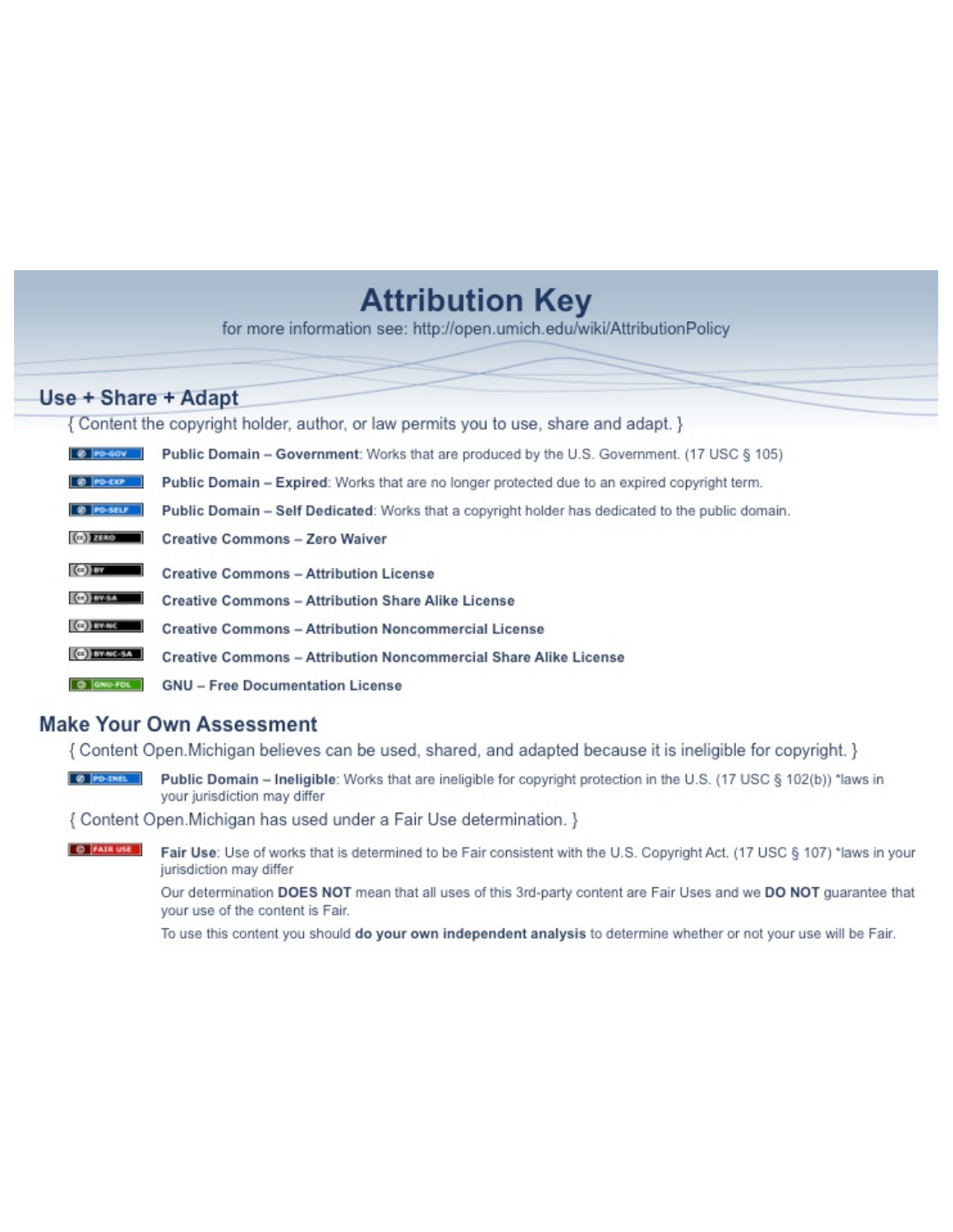## Lecture 5: Group schemes 1

This is the first of three lectures on group schemes. I begin by introducing the idea of a group object in a category. I then define what a group scheme is, and explain the connection to Hopf algebras. This is followed by several important examples. For the rest of the lecture, I focus on finite commutative group schemes over fields, and cover most of the basic facts (existence of quotients, classification in the tale case, the connected– $\acute{e}$ tale sequence, etc.).

A good reference for today is Tate's article "Finite flat group schemes" in the book "Modular forms and Fermat's last theorem" (MR1638478).

## 1 Group objects in a category

#### 1.1 Group objects

Let  $\mathcal C$  be a category with all finite products; denote the final object by pt. A group object in  $\mathcal C$  is a tuple  $(G, m, i, e)$ , where:

- $G$  is an object of  $C$ ;
- *m* is a map  $G \times G \rightarrow G$ , the multiplication map;
- *i* is a map  $G \to G$ , the inversion map; and
- *e* is a map pt  $\rightarrow G$ , the identity section (or identity element),

such that the usual axioms of group theory hold:

• Associativity: the following diagram commutes:

$$
G \times G \times G \xrightarrow{m \times id} G \times G
$$
  
id $\times m$   $\downarrow m$   

$$
G \times G \xrightarrow{m} G
$$

• Identity element: the following composition is equal to the identity:

$$
G \longrightarrow G \times \text{pt} \xrightarrow{\text{id} \times e} G \times G \xrightarrow{m} G
$$

And similarly if id  $\times e$  is changed to  $e \times id$ .

• Inverses: the following diagram commutes:

$$
G \xrightarrow{\text{id} \times i} G \times G
$$
  
\n
$$
\downarrow m
$$
  
\npt 
$$
\xrightarrow{e} G
$$

And similarly if id  $\times i$  is changed to  $i \times id$ .

These are notes for Math 679, taught in the Fall 2013 semester at the University of Michigan by Andrew Snowden.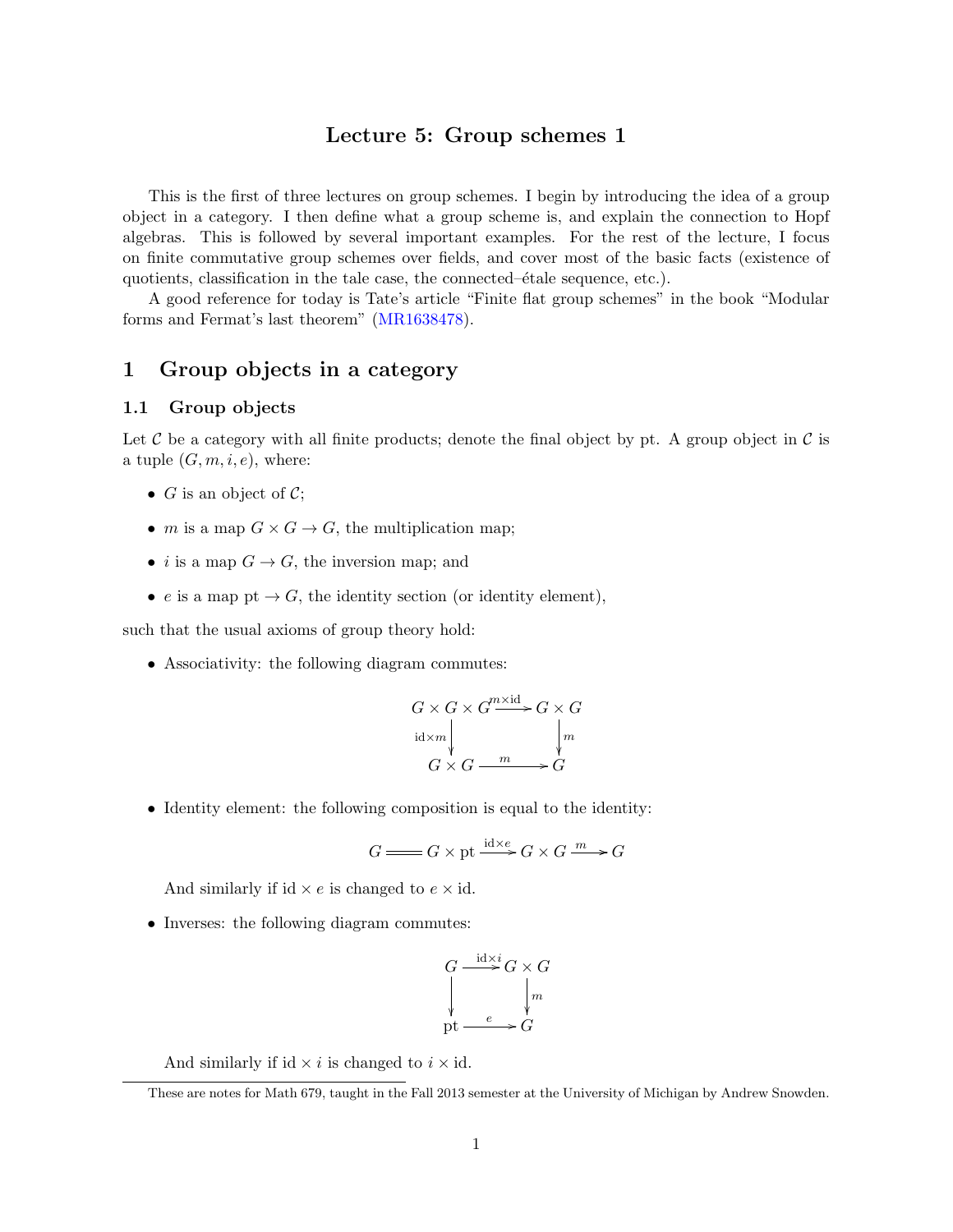We say that a group object  $G$  is commutative if the following diagram commutes:



Here  $\tau$  is the switching-of-factors map.

Suppose *G* and *H* are group objects. A homomorphism from *G* to *H* is a morphism  $G \to H$  in *C* such that all the relevant diagrams commute. In this way, there is a category of group objects in *C*.

Example 1. An abelian variety is, by definition, a group object in the category of complete  $\Box$ varieties.

#### 1.2 Functor of points

Let *X* be an object of *C*. For an object *Y* of *C*, let  $h_X(Y) = \text{Hom}_{\mathcal{C}}(Y,X)$ . Then  $h_X$  defines a contravariant functor from  $\mathcal C$  to the category of sets. Yoneda's lemma says that  $X$  is determined from  $h_X$ , in a precise sense.

Suppose *G* is a group object of *C*. One then verifies that  $h_G(Y)$  inherits the structure of a group; for example, the multiplication map  $h_G(Y) \times h_G(Y) \to h_G(Y)$  is induced from *m*. Furthermore, if  $f: Y \to Y'$  is a morphism in *C*, then the induced map  $f^* : h_G(Y') \to h_G(Y)$  is a group homomorphism. Conversely, if *G* is an object of *C* such that each  $h_G(Y)$  is endowed with the structure of a group and each  $f^*$  is a group homomorphism then  $G$  naturally has the structure of a group object of C. In other words, giving G a group structure is the same as lifting  $h_G$  to a functor from C to the category of groups. Said yet again, the Yoneda embedding is an equivalence between group objects in *C* and group objects in the functor category  $Fun(\mathcal{C}, \mathcal{S}et)$  which are representable. This point of view allows one to define group objects even if *C* doesn't have finite products.

The group object *G* is commutative if and only if  $h_G(Y)$  is commutative for all *Y*.

#### 1.3 Kernels and cokernels

The category of group objects in  $\mathcal C$  has a zero object 1, namely the object pt endowed with its unique group structure. One therefore has a definition for kernel and cokernel of a map of group objects, namely fiber (co)product with the zero object (if it exists).

Let  $f: G \to H$  be a homomorphism of group objects. Since ker(*f*) is defined by what maps to it look like, one has a good description of its functor of points: (ker  $f(T)$ ) is equal to the kernel of the map  $f: G(T) \to H(T)$ . In contrast, coker(*f*) is defined by what maps out of it look like, and so its functor of points does not admit an easy description in general. In particular, it is not true that  $(\text{coker } f)(T)$  is the cokernel of  $f: G(T) \to H(T)$ .

## 2 Group schemes

#### 2.1 The connection with Hopf algebras

Fix a field  $k$ . The category of affine schemes over  $k$  is anti-equivalent to the category of  $k$ -algebras. One therefore finds that an affine group scheme  $G$  over  $k$  correspond to a  $k$ -algebra  $A$  equipped with all the structure of a group object, but with the arrows going in the opposite direction: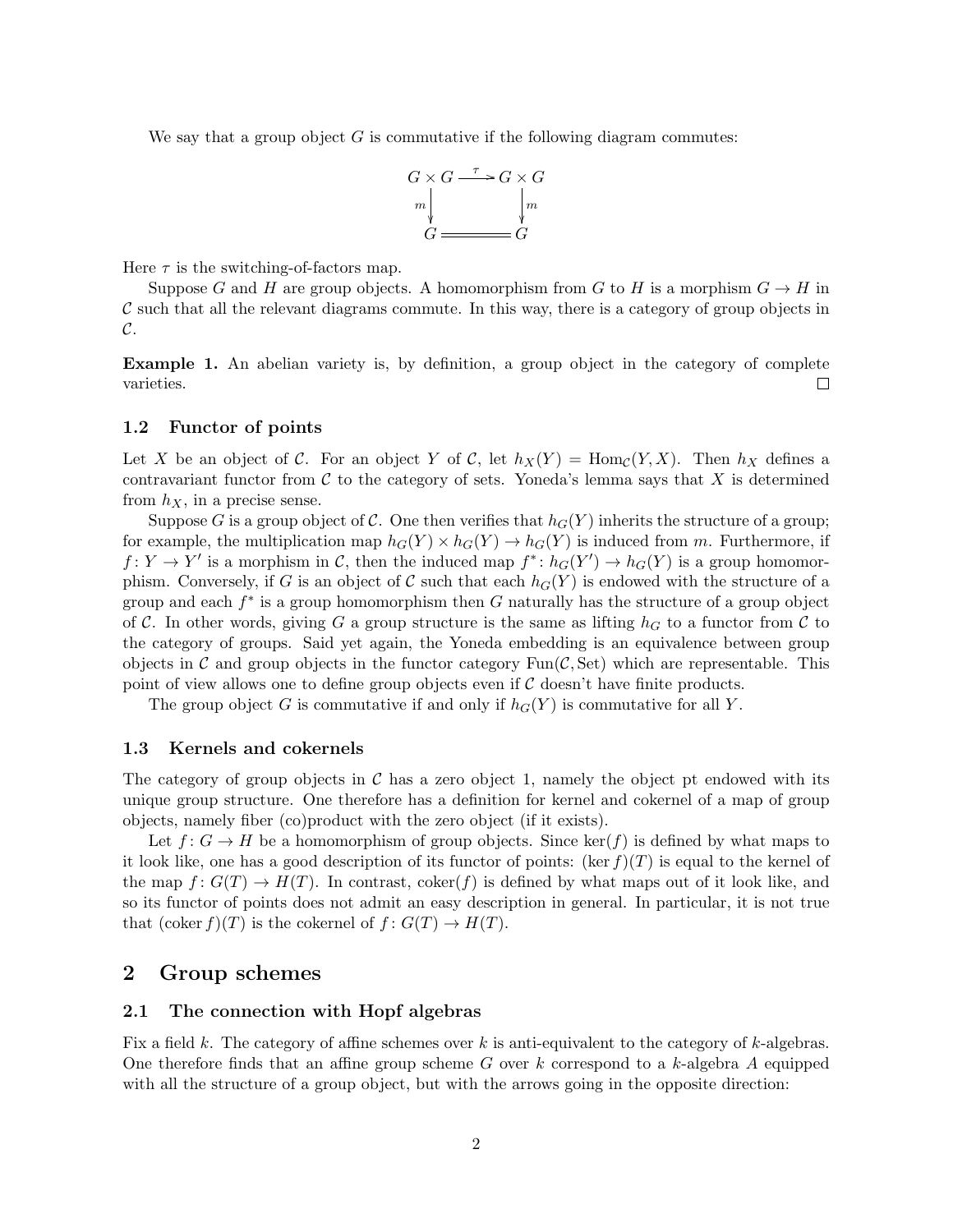- The multiplication map  $G \times G \to G$  turns into a comultiplication map  $A \to A \otimes A$ .
- The inversion map  $G \to G$  turns into the antipode map  $A \to A$ .
- The identity section  $pt \to G$  turns into the counit  $A \to k$ .
- One can furthermore translate the group axioms: for example, associativity of *G* means the comultiplication on *A* is coassociative.

A (commutative) *k*-algebra *A* equipped with a comultiplication, counit, and antipode satisfying then necessary axioms is called a (commutative) Hopf algebra. It is revealing to think of a Hopf algebra not as an algebra with comultiplication, counit, and antipode, but as a vector space with multiplication, unit, comultiplication, counit, and antipode. In this way, the data becomes completely symmetric with respecting to flipping all the arrows.

#### 2.2 Examples

In what follows, we write  $T = \text{Spec}(R)$  for a test scheme.

- The additive group. Let  $\mathbf{G}_a = \text{Spec}(k[t])$ . We have  $\text{Hom}(T, \mathbf{G}_a) = R$ . Regarding R as an additive group, this shows that G*<sup>a</sup>* naturally has the structure of a commutative group scheme. It is called the additive group. The comultiplication on  $k[t]$  is given by  $t \mapsto t \otimes 1 + 1 \otimes t$ .
- The multiplicative group. Let  $\mathbf{G}_m = \text{Spec}(k[t, t^{-1}])$ . We have  $\text{Hom}(T, \mathbf{G}_m) = R^\times$ , the group of units in *R*. Again, this shows that  $\mathbf{G}_m$  naturally has the structure of a commutative group scheme. The comultiplication is given by  $t \mapsto t \otimes t$ .
- The constant group. Let  $\Gamma_0$  be an ordinary group. Let  $\Gamma$  be the disjoint union of  $Spec(k)$ 's indexed by  $\Gamma_0$ . We have  $\text{Hom}(T,\Gamma) = \text{Hom}(\pi_0(T),\Gamma_0)$ , which is a group; therefore  $\Gamma$  is a group scheme, which we call the constant group scheme on  $\Gamma_0$ . In fact,  $\Gamma = \text{Spec}(A)$ , where A is the ring of functions  $\Gamma_0 \to k$ . We can identify  $A \otimes A$  with the ring of functions  $\Gamma_0 \times \Gamma_0 \to k$ , and then comultiplication takes a function  $f$  to the function  $(x, y) \mapsto f(xy)$ . In the future, we do not notationally distinguish between  $\Gamma$  and  $\Gamma_0$ .
- Roots of unity. Let  $\mu_n = \text{Spec}(k[t]/(t^n 1))$ . We have that  $\text{Hom}(T, \mu_n)$  is equal to the set of elements  $x \in R$  such that  $x^n = 1$ . This is obviously a commutative group under multiplication, and so  $\mu_n$  is a commutative group scheme. It is the kernel of the multiplication-by- $n$  map on  $\mathbf{G}_m$ .
- The group scheme  $\alpha_p$ . Assume *k* has characteristic *p*. Let  $\alpha_p = \text{Spec}(k[t]/(t^p))$ . The set  $Hom(T, \alpha_p)$  is identified with the set of elements  $x \in R$  which satisfy  $x^p = 0$ . Since *k* has characteristic p, this is a group under addition. It follows that  $\alpha_p$  is a commutative group scheme. It is the kernel of the Frobenius map  $F_p$  on  $\mathbf{G}_a$ .

**Remark 2.** The schemes  $\alpha_p$  and  $\mu_p$  are isomorphic as schemes, but not as group schemes.  $\Box$ 

#### 2.3 Quotients

We are chiefly interested in finite commutative group schemes over *k*. Note that finite schemes are always affine, so such group schemes are described by finite dimensional commutative and cocommutative Hopf algebras. Examples include the constant group scheme on a finite group,  $\mu_n$ ,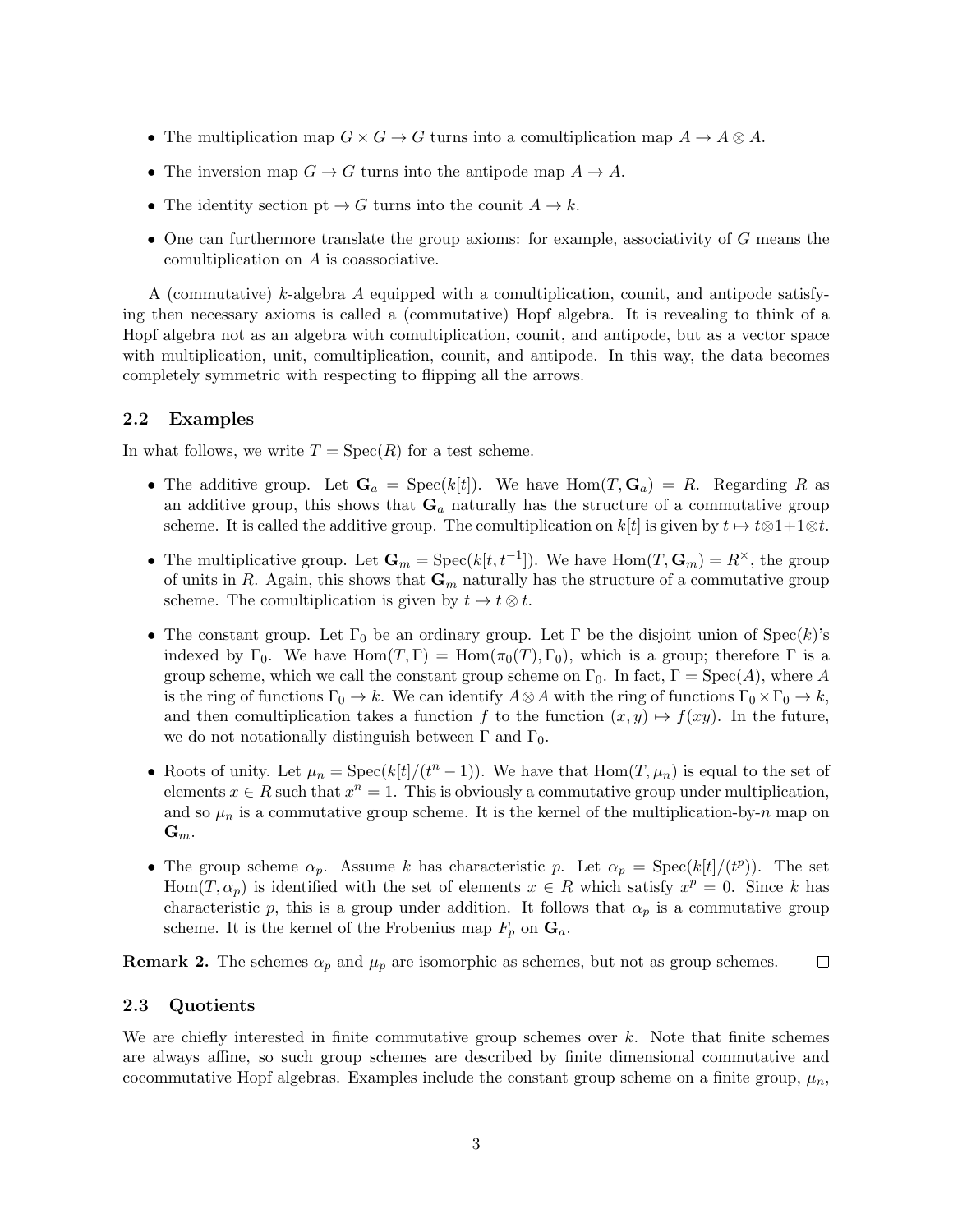and  $\alpha_p$ . We define the order of such a group scheme *G*, denoted  $#G$ , to be the dimension of its Hopf algebra.

We state without proof the following theorem, first proved by Grothendieck.

Theorem 3. *Let G be a finite commutative group scheme over k and let H be a closed subgroup.*

- *• Then the quotient G/H exists, and is a finite group scheme over k.*
- The functor  $h_{G/H}$  is the quotient of  $h_G$  by  $h_H$  in the category of sheaves (on the big fppf site *over k*). In other words,  $h_{G/H}$  is the sheafification of the presheaf  $T \mapsto G(T)/H(T)$ .
- We have  $\#(G/H) = \#G/\#H$ *.*

Proving part 1 is not difficult: it simply amounts to showing that kernels exist in the category of Hopf algebras, which can be checked explicitly. Parts 2 and 3 are more difficult.

Corollary 4. *The category of finite commutative group schemes over k is an abelian category.*

#### 2.4 The étale case

We now study the case where  $G$  is étale over  $k$ . Recall that a finite dimensional  $k$ -algebra is étale if and only if it is a product of separable extensions of *k*; when *k* has characteristic 0, this is equivalent to being reduced.

Let *A* be an étale *k*-algebra and let  $k^s$  be the separable closure of *k*. Then  $A \otimes k^s$  is a finite product of copies of *k<sup>s</sup>* indexed by some set *I*. The Galois group *G<sup>k</sup>* naturally permutes the set *I*. We have thus defined a functor

 $\Phi$ : {finite étale *k*-algebra}  $\rightarrow$  {finite  $G_k$ -sets}*.* 

We note that  $\Phi(A) = X(k^s)$ , where  $X = \text{Spec}(A)$ .

Now let *I* be a finite  $G_k$ -set. Let  $\overline{A} = \prod_{i \in I} k^s$ . Then  $G_k$  naturally acts on  $\overline{A}$ , through its action on both *I* and *ks*. Let *A* be the invariant subalgebra. One easily sees that *A* is a finite dimensional algebra and  $\acute{e}$ tale over  $k$ . We thus have a functor

 $\Psi$ : {finite  $G_k$ -sets}  $\rightarrow$  {finite étale *k*-algebras}*.* 

We have the following basic result:

**Theorem 5.** The functors  $\Phi$  and  $\Psi$  are naturally quasi-inverse.

Translting from algebras to schemes, we obtain:

Corollary 6. *The functor*

 ${finite \; étale \; schemes \; over \; k} \rightarrow {finite \; G_k\text{-sets}}$ 

*given by*  $X \mapsto X(k^s)$  *is an equivalence.* 

Taking the categories of commutative group objects on each side, we obtain:

Corollary 7. *The functor*

 ${finite \text{ } étale \text{ } commutative \text{ } group \text{ } schemes \text{ } over \text{ } k} \rightarrow {finite \text{ } G_k-models}$ 

*given by*  $G \mapsto G(k^s)$  *is an equivalence.* 

We thus see that the study of étale group schemes is equivalent to the study of Galois representations.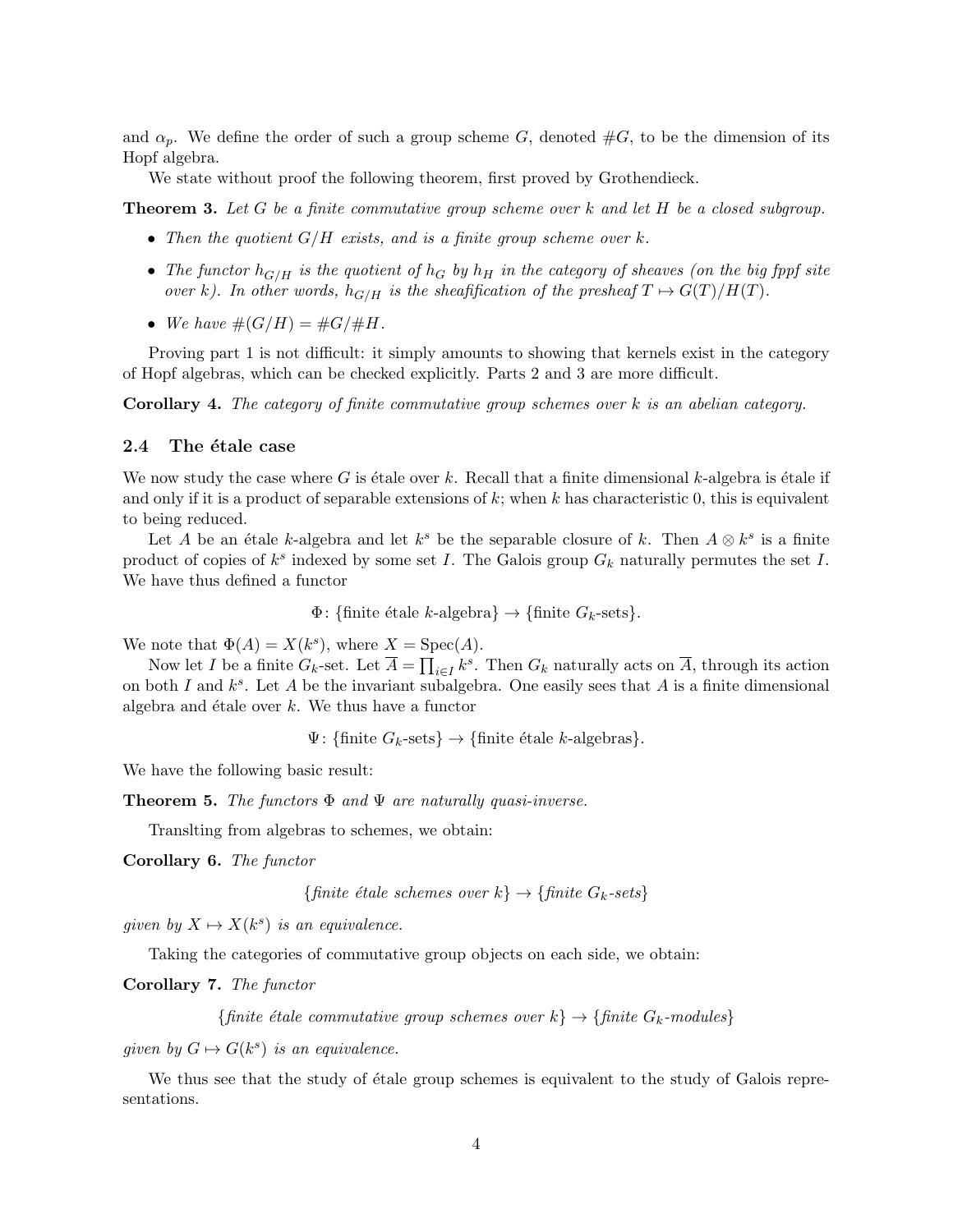#### 2.5 The connected– $\acute{e}$ tale sequence

Let  $G = \text{Spec}(A)$  be a finite commutative group scheme over k. Write  $A = \prod A_i$  with each  $A_i$ local. There is a unique index, denoted 0, such that the counit of *A* factors through *A*0. Let  $G^{\circ}$  = Spec( $A_0$ ), a connected closed subscheme of *G*. Since  $G^{\circ}$  has a *k*-point, it is geometrically connected, and so  $G^{\circ} \times G^{\circ}$  is still connected; it follows that multiplication maps  $G^{\circ} \times G^{\circ}$  into  $G^{\circ}$ , from which one easily sees that  $G^{\circ}$  is a subgroup of *G*. We call  $G^{\circ}$  the identity component of *G*.

Let  $A_{et}$  be the maximal étale subalgebra of *A*. Concretely,  $A_{et} = \prod (A_i)_{et}$ , where  $(A_i)_{et}$  is the separable closure of *k* in  $A_i$ . Put  $G^{et} = \text{Spec}(A_{et})$ . Formation of  $A_{et}$  respects tensor products, and so if *G* is a group scheme then so is  $G^{\text{et}}$ , and the natural map  $G \to G^{\text{et}}$  is a homomorphism. The universal property of  $A_{et}$  implies the following: a map from  $G$  to an étale group scheme factors uniquely through  $G^{\text{et}}$ . Note that the natural map  $G(\overline{k}) \to G^{\text{et}}(\overline{k})$  is an isomorphism.

The tensor product  $A \otimes_{A_{et}} k$  (where the map  $A_{et} \to k$  is the counit) is the universal quotient of *A* in which the idempotent defining  $A_0$  is identified with 1, and is therefore equal to  $A_0$ . In other words,  $G^{\circ}$  is the fiber product of G with the trivial group over  $G^{\text{et}}$ . We have thus proved the sequence

$$
0 \to G^{\circ} \to G \to G^{\text{et}} \to 0
$$

is exact. This sequence is called the connected– $\acute{e}$ tale sequence.

Suppose now that  $k$  is perfect, i.e., every finite extension of  $k$  is separable. Then the separable closure of *k* in *A<sup>i</sup>* coincides with the algebraic closure, and maps isomorphically onto the residue field of  $A_i$ . It follows that the map  $G^{\text{red}} \to G^{\text{et}}$  is an isomorphism of schemes. Since k is perfect, a product of reduced schemes is still reduced, and so *G*red is a closed subgroup of *G*. We have thus shown that, in this case, the connected– $\acute{e}$ tale sequence splits. Furthermore, since there are no non-zero maps from an étale group scheme to a connected group scheme, the splitting is canonical. In other words, we have a canonical decomposition  $G = G^{\circ} \times G^{\text{et}}$ .

**Example 8.** We now give an example where the connected– $\acute{e}$ tale sequence does not split. This is not the most elementary example, but it is a natural one. Let *X* be some moduli scheme of elliptic curves over  $\mathbf{F}_p$  (say  $X_0(N)$ ), and let  $\mathcal{E} \to X$  be the universal family of elliptic curves. Let k be the function field of X (which is not perfect), and let  $E/k$  be the generic fiber of  $\mathcal{E}$ .

Then *E* is not defined over the  $\overline{\mathbf{F}}_p$ : indeed, the function  $j: X \to \mathbf{P}^1$  is not constant, and so  $j \in k$ , which is the *j*-invariant of *E*, is transcendental over  $\mathbf{F}_p$ . In particular, *E* is ordinary.

Let  $G_n = E[p^n]$ , a finite commutative group scheme over k. Since E is ordinary,  $G_n(\overline{k})$  is non-zero, and so  $G_n^{\text{et}}$  is non-trivial. Since  $G_n$  is not étale,  $G_n^{\circ}$  must also be non-trivial. We claim that the connected– $\acute{e}$ tale sequence for  $G_n$  is non-split, for *n* large enough. Indeed, suppose to the contrary it split for all *n*. Then we have a decomposition  $G_{\infty} = G_{\infty}^{\text{et}} \times G_{\infty}^{\circ}$  of *p*-divisible groups. It follows that  $\text{End}(G_{\infty}) = \mathbb{Z}_p \oplus \mathbb{Z}_p$ . Thus, by the Tate conjecture (a theorem in this case),  $\text{End}(E)$ has rank two over **Z**, and thus *E* has CM. But this implies *E* is defined over  $\overline{\mathbf{F}}_p$ , a contradiction.  $\Box$ 

#### 2.6 Order invertible implies étale

Let  $G = \text{Spec}(A)$  be a finite connected commutative group scheme, so A is a local ring. Let  $I \subset A$  be the kernel of the counit map. Then  $A = k \oplus I$ , where k is the span of the unit. We let  $\pi: A \to I/I^2$  be the projection map, which is easily seen to be a derivation. Let  $x_1, \ldots, x_n$  be elements of *I* mapping to a basis for  $I/I^2$ . Define  $D_i: A \to A$  to be the composition

$$
A \to A \otimes A \to A \otimes I/I^2 \to A
$$

where the first map is comultiplication, the second is  $id \otimes \pi$ , and the third is induced from the map  $I/I^2 \to k$  taking  $x_i$  to 1 and  $x_j$  to 0 for  $i \neq j$ . This is easily seen to be a derivation.